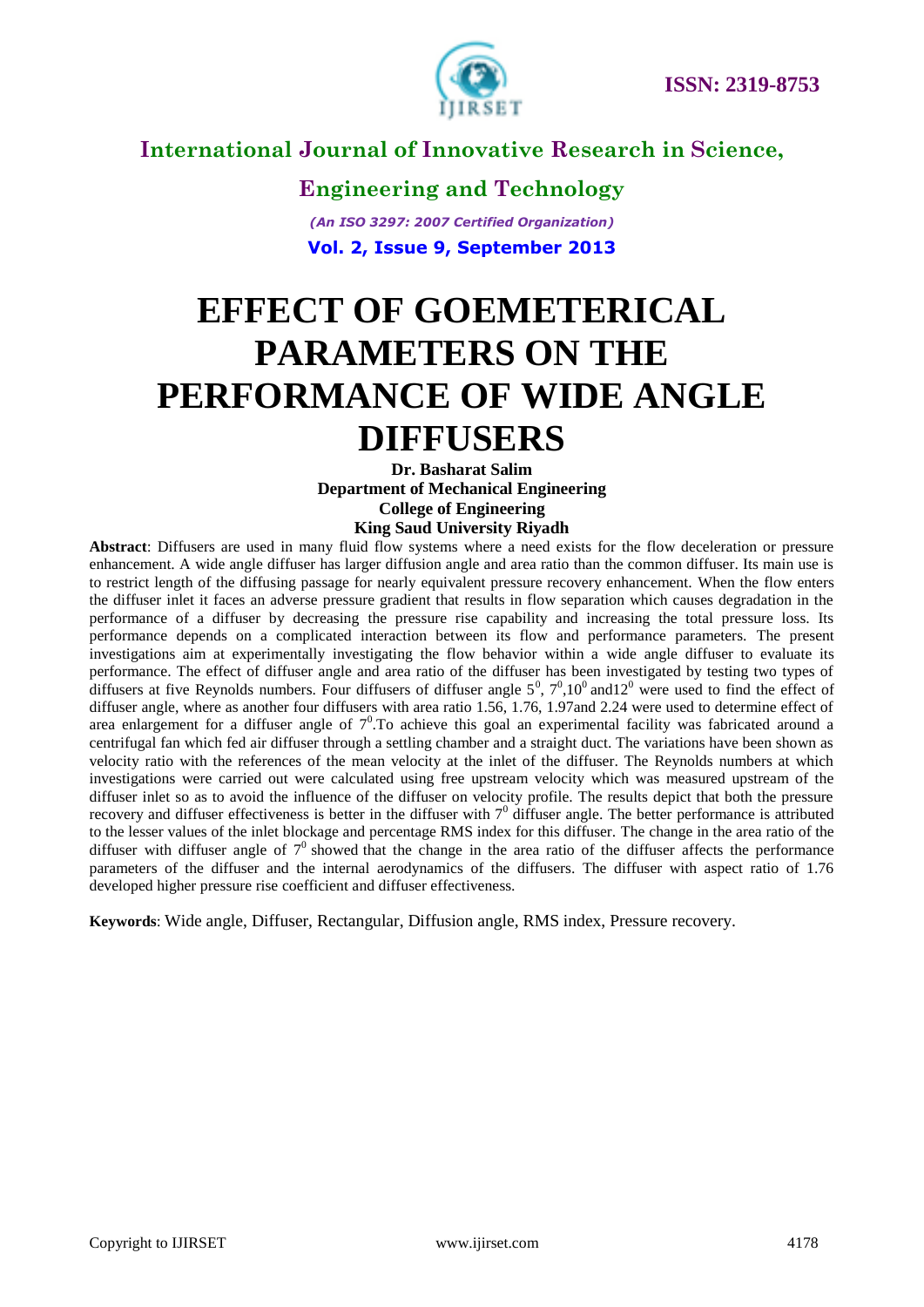

## **International Journal of Innovative Research in Science,**

**Engineering and Technology**

*(An ISO 3297: 2007 Certified Organization)* **Vol. 2, Issue 9, September 2013**

#### I. **INTRODUCTION**

Diffuser forms an important part of most fluid flow systems wher e kinetic energy of flow needs to be converted into pressure energy by decelerating the flow in the direction of fluid motion with a simultaneous increase in static pressure. Wide angle diffuser is commonly used in many industries as it allow a short and rapid transition from inlet ducting to a collector of larger cross section. It is a short diffuser, with a large area ratio and a large equivalent cone angle. It provides excellent performance in low flow situations and their dump-resistant performance makes them well suited for cold air applications. Japikse [1] has opined that the diffuser effectiveness serves as the parameter for showing the performance of a conical diffuser up to an area ratio of 20, beyond this area ratio the diffuser effectiveness and the pressure recovery has to be considered separately. Gibson [2] was probably the first to make systematic study of conical, square and two dimensional diffusers and found optimum divergence angle for conical diffusers to be  $6^0$  for square diffusers and  $11^0$  for rectangular diffusers. McDonald [3] determined optimum geometries and performance data for conical diffusers. Sovran and Klomp [4] have performed investigation on annular diffusers and have come up with a classical map on these diffusers. Karanja and Sayers [5] have experimentally investigated the performance of wide angle diffuser with varying diffusion angle. The flow leaving the diffuser is usually non- uniform due to presence of adverse pressure gradient along the flow that enhances the development and separation of the flow from the walls of the diffuser. In case of wide angle diffuser this phenomenon is further aggravated due to the rapid increase of cross section areas in these diffusers or by achieving the area ratio in a short length. Mehta [11] has studied the effect of using the end screens at the exit of these diffusers for making the flow well suited for the wind tunnels. Sahin and Ward [12] and Sahin, et. Al. [13] have studied the performance of wide angle diffusers with perforated plates for the use in certain flow devices. Strand, et.al. [7] have used both PIV and LDV flow measuring systems to investigate the separated flow in a plane asymmetric diffuser and tried to see the feasibility of using numerical techniques with different turbulent models. Mahalakshmi, et. al. [14] have found that type of inlet distortion and angle of cone have a significant effect on flow structure with in a diffuser. Mehidi, et. al. [15] have investigation concerning velocity distribution downstream of a asymmetric wide angle diffuser and have concluded that an asymmetric diffuser needs more flow control devices at its exit so as to make the flow suitable for the downstream elements of the fluid flow system Separation can be avoided or delayed by using either perforated plates [7], wire gauzes [6], screens [8], vortex generators [10], star distorters [12] or struts [13]. The present investigation mainly aims to experimentally investigate the effect of area ratio and the diffusing angle on the performance of asymmetric rectangular wide angle diffusers.

#### II EXPERIMENTAL FACILITY AND INSTRUMENTATION

The experimental facility, figure (1), is build around a radial blower of 3.5 kW power, pressure rise of 3.5 kPa and a flow rate of 0.83 cubic meters per second. The blower speed was 3450 rpm. The blower is fitted with an inlet duct of 200mm internal diameter and 300 mm length. The inlet duct has a cup and cone valve at the free end to control the flow rate through the diffuser. A circular duct of diameter 270 mm is fitted at the exit of the blower. The duct is connected to a settling chamber. The settling chamber has three parts. The inlet part is of diffusing section with inlet of diameter 270 mm where as its exit is rectangular of size 680mm x 600 mm. This diffusing section is connected to the middle part which is further divided into three portions of size 680mm x 600 mm and length 190 mm. These parts are connected tightly and wire gauze is fitted at each connection to decrease the turbulence of the flow. The exit of the settling chamber is a rectangular converging duct of inlet size 680mm x600mm and exit of size 220mm x 210mm. The converging section is connected to a small straight rectangular duct of size 220mm x210mm and length 200 mm. All the ducts are made from sheet metal. The diffusers are fitted at the end of the straight rectangular duct. The diffusers were fabricated from Perspex sheet of 8mm thickness. The diffusers discharge the air to the

Copyright to IJIRSET [www.ijirset.com](http://www.ijirset.com/) 4179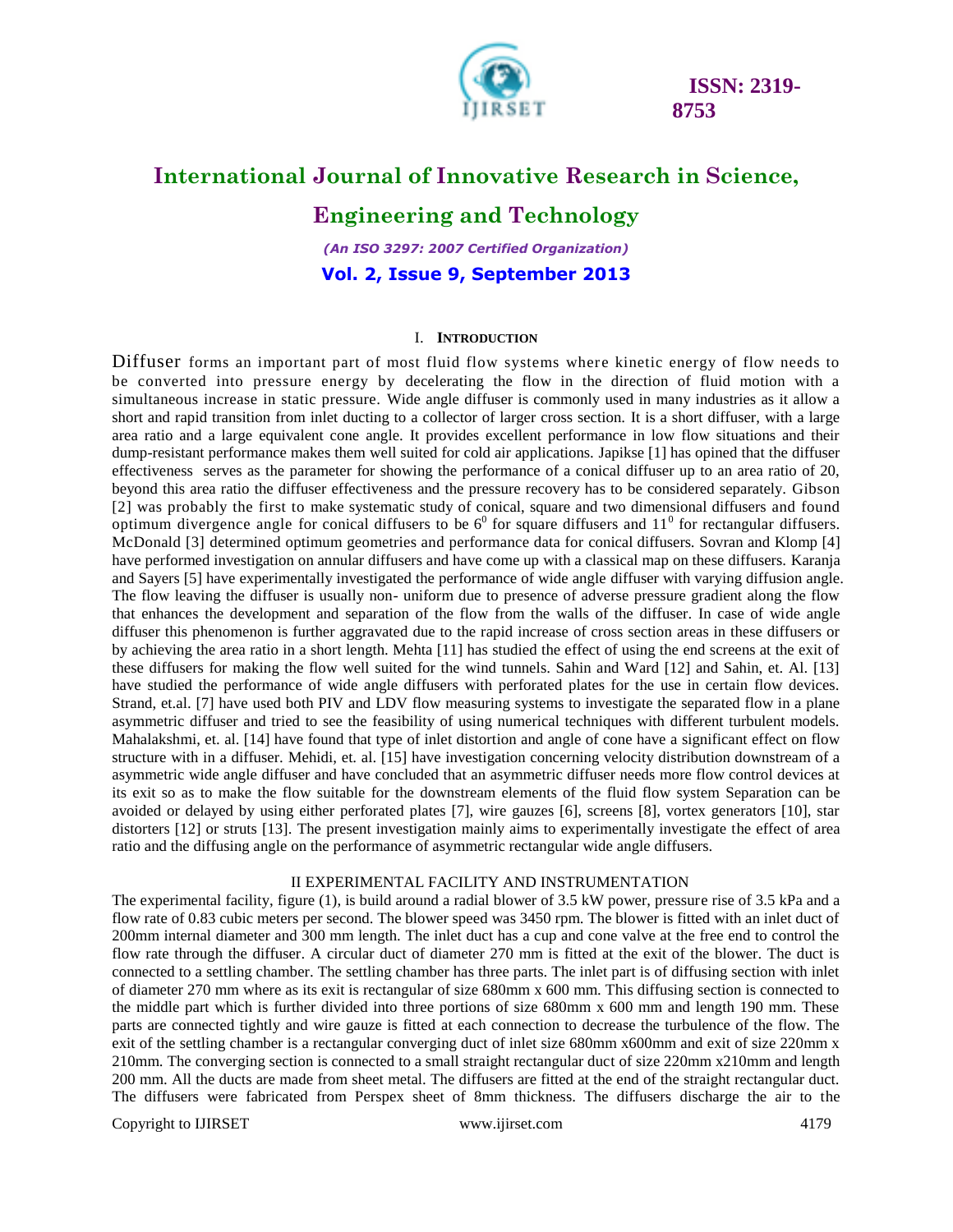

## **International Journal of Innovative Research in Science, Engineering and Technology**

*(An ISO 3297: 2007 Certified Organization)*

**Vol. 2, Issue 9, September 2013**

atmosphere. The diffusers were asymmetric having parallel roof and floor with diverging side walls. The overall error of parallelism of roof and floor (measured at several locations from inlet to exit) was **±** 1.5 mm. The error in the divergence angle from top to the bottom of the diffuser was  $\pm 0.25^\circ$ . The edges at the entry to the diffuser were properly smoothened by fine file and smooth sandpaper. The straight and diffuser sections were bolted through matching flanges and joined using chloroform. Figure (2) shows the definition diagram of straight wide angle rectangular asymmetrical diffusers. The geometrical details of the diffuser are given in table (1) and table (2). Karanja and Sayers [5] and Wolf and Jhonston [14] opine that the presence of a diffuser reconfigures the flow upstream of it. Therefore traverses of velocity probe were carried out upstream of the diffuser and a location was found where the velocity profile would match the normal velocity profile in a rectangular duct which was found at a distance of 1.75 times the width of the diffuser. This was taken as a free stream location for all the diffusers tested. The measurement of velocity profile at this location yielded almost a uniform velocity profile although the passage of the diffuser except very near the wall. The average free stream velocity values for various Reynolds numbers at which detailed testing was carried out is given in table (3). In the present study two precaliberated velocity probes were used for obtaining the velocity variations, in vertical direction, at the exit and the inlet of the diffuser. The diffusers were tested in a situation so that the parallel walls of the diffuser formed the roof and floor and the side walls were diverging. During the measurements of velocity at the exit of the diffuser the probe at the inlet was kept at the top most position so that it does not generate vortices that could alter and degenerate the flow at the exit of the diffuser. The wall static taps were fitted to the floor of the diffuser and the adjacent side diverging wall in such a manner that remained in flush with walls. The uncertainty of pressure and velocity measurements was **±** 2.7% and **±**  1.5 % respectively

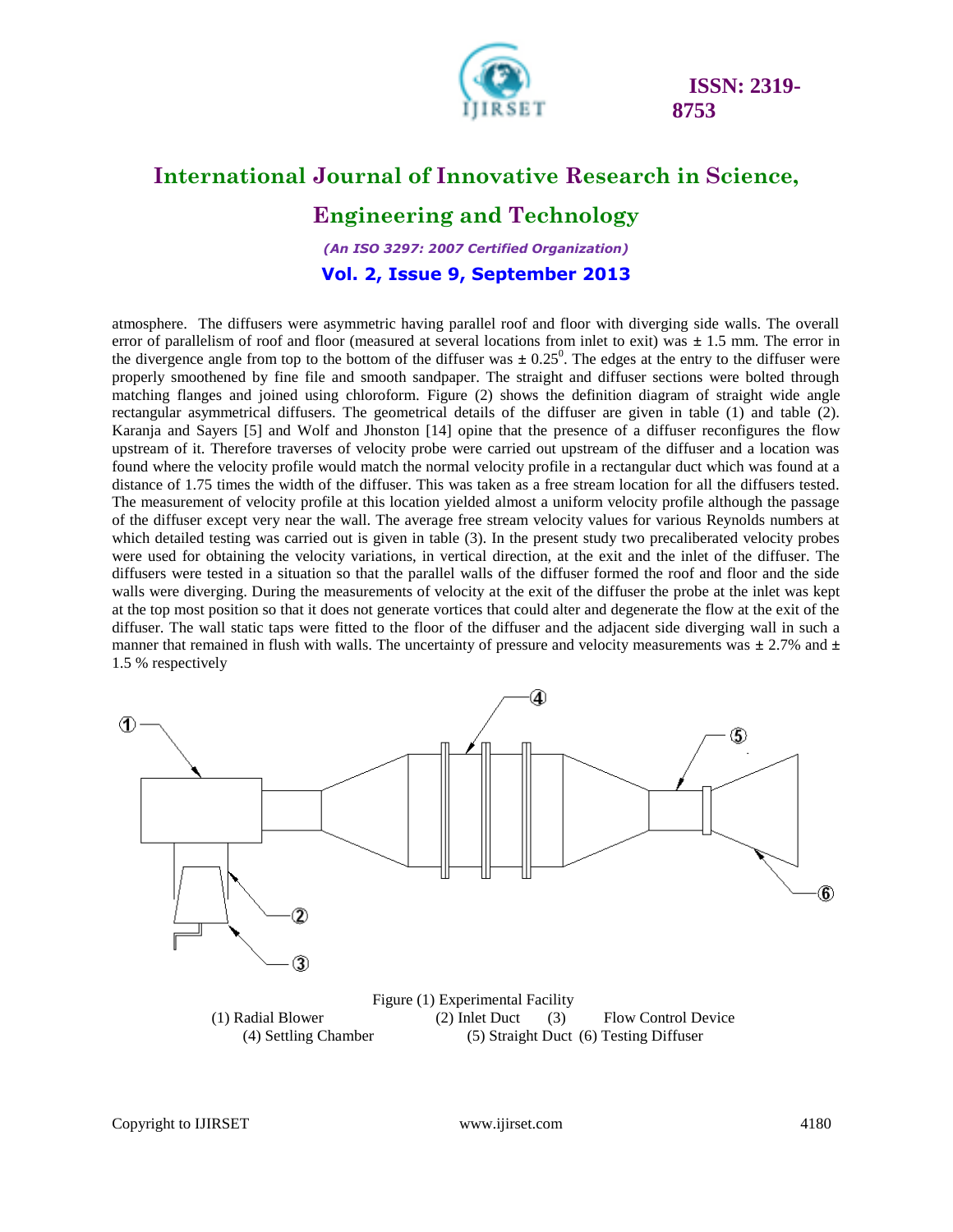

#### **International Journal of Innovative Research in Science,**

## **Engineering and Technology**

*(An ISO 3297: 2007 Certified Organization)* **Vol. 2, Issue 9, September 2013**



Figure (2) Plane Asymmetric Wide Angle Diffuser Nomenclature ( $I = Inlet$ ;  $e = Exit$ ) **Table (1) Geometry of Diffusers with Different Diffusing angle**

|                                                  |        | Width(mm) |      | Height(mm) |      |                            |                        |                      |
|--------------------------------------------------|--------|-----------|------|------------|------|----------------------------|------------------------|----------------------|
| Diffuser                                         | Length | Inlet     | Exit | Inlet      | Exit |                            | Inlet                  | Exit                 |
|                                                  | mm     |           |      |            |      | $\theta$                   | Area(mm <sup>2</sup> ) | Area $\text{(mm}^2)$ |
|                                                  |        |           |      |            |      |                            |                        |                      |
| D1                                               | 686    | 210       | 210  | <b>200</b> | 320  | $\mathcal{L}^{\mathrm{U}}$ | 42000                  | 67200                |
| D <sub>2</sub>                                   | 489    | 210       | 210  | 200        | 320  | $\neg$ <sup>()</sup>       | 42000                  | 67200                |
| D3                                               | 340    | 210       | 210  | 200        | 320  | $10^{\circ}$               | 42000                  | 67200                |
| D4                                               | 282    | 210       | 210  | 200        | 320  | $12^{\circ}$               | 42000                  | 67200                |
| $\sim$ $\sim$ $\sim$<br>--------<br><br>- -<br>. |        |           |      |            |      |                            |                        |                      |

**Table (2) Geometry of diffusers with Different Area Ratios**

|                 |              | Width(mm) |      | Height(mm)   |      |          | Inlet                     | Exit                      |      |
|-----------------|--------------|-----------|------|--------------|------|----------|---------------------------|---------------------------|------|
| user<br>Diff    | Length<br>mm | Inlet     | Exit | <b>Inlet</b> | Exit | θ        | Area<br>$(\mathbf{mm}^2)$ | Area<br>$(\mathbf{mm}^2)$ | AR   |
| D21             | 456          | 210       | 210  | 200          | 312  | $\neg 0$ | 42000                     | 62400                     | 1.56 |
| D <sub>22</sub> | 619          | 210       | 210  | 200          | 352  | $\neg 0$ | 42000                     | 70400                     | 1.76 |
| D23             | 790          | 210       | 210  | 200          | 394  | $\neg 0$ | 42000                     | 78800                     | 1.97 |
| D24             | 1010         | 210       | 210  | 200          | 448  | $\neg 0$ | 42000                     | 89600                     | 2.24 |

#### III RESULTS AND DISCUSSION

**Variation of Velocity at the Inlet and Exit of Diffuser**: Wide angle diffusers have found widened use in many flow systems therefore it is important to understand the flow within these. The variation is plotted in terms of the velocity ratio VR with non dimensional width for different diffusers and at various Reynolds numbers. Velocity ratio VR is the ratio of the velocity at any location at the inlet or the exit of the diffuser to the mass averaged velocity at the inlet  $V_i$  for a diffuser. The mass averaged velocity is given as

Copyright to IJIRSET [www.ijirset.com](http://www.ijirset.com/) 4181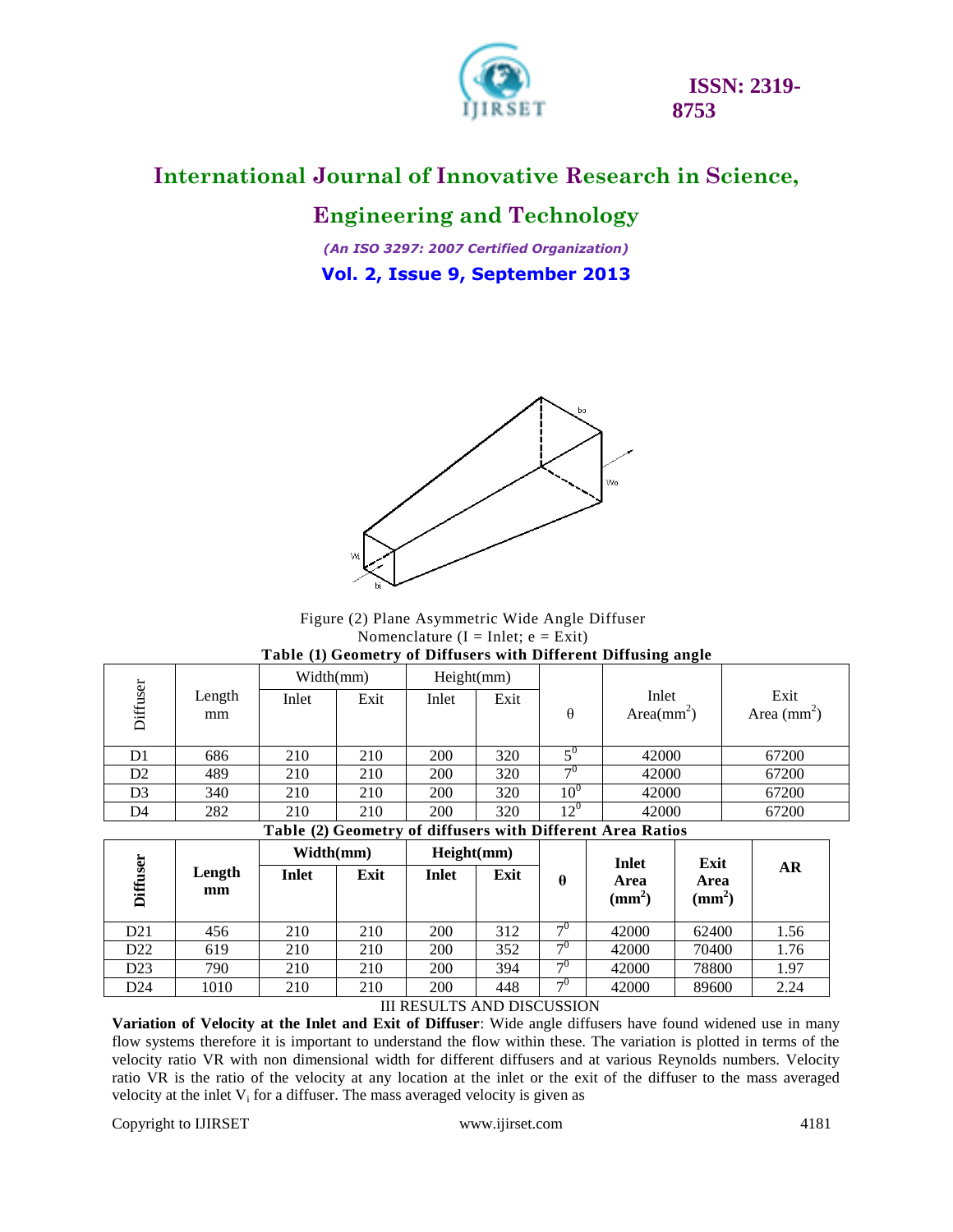

# **International Journal of Innovative Research in Science,**

### **Engineering and Technology**

*(An ISO 3297: 2007 Certified Organization)* **Vol. 2, Issue 9, September 2013**

$$
V_i = \left[\frac{\oint vx \rho v d\alpha}{\rho_i A_i \overline{V_i}}\right]_{inle}
$$

The variation of this nondimensionalised velocity along the nondimensionalised width has is presented separately for showing the effect of diffusing angle and area ratio of diffuser with angle of  $7<sup>0</sup>$ . The full lines depict the variation of this non dimensional total velocity at the inlet whereas the dashed lines represent the non dimensional total velocity variation at the exit of the diffuser. The velocity variations at both the locations have been examined at five Reynolds numbers ranging from  $22.3x10^5$  to  $23.7x10^5$  but the results are presented only for one Reynolds number where as the discussion pertains to all the Reynolds numbers.

**Effect of Diffusing Angle:** Figure (3) presents the variation of total velocity at the inlet and exit of different wide angle diffusers with angle of diffuser of  $5^0$ ,  $7^0$ ,  $10^0$  and  $12^0$ . In these diffusers it is found that the velocity ratio decreases from the midpoint of to the diffusers to the bottom and the top of the diffuser. The steepness of the velocity profile is more on the bottom side of the diffuser as compared to the upper side of the diffuser passage. The steepness of the velocity profile in the upper half of the diffuser increases with the increase in the diffuser angle. The inlet velocity profiles are almost equally steep on upper and bottom half of the diffuser width. The exit velocity profiles show lesser variation along the width of the diffuser. the variations of the velocity profile are more predominant in 12<sup>0</sup> diffuser and least in  $7^0$  diffuser. The standard deviation at the inlet varies from 10% to 35% (with respect to mass averaged velocity at that location) in all the diffusers for all the Reynolds numbers whereas it varies from 5% to 25% at the exit. This typical character of  $7^0$ diffuser is also found in many other studies such as [15, 7]. It can be attributed to the fact that the better diffusing angle for a diffuser is  $7^0$ , less than this value will increase the path length of the flow or the diffuser length, whereas more than this value would result in excessive separation beyond the inlet of the diffuser that would cause flow degradation and as a consequence a deficit in the performance of diffuser would be observed.

The variation of average velocity ratio VRa for different diffusers is presented in figure (4). The average velocity ratio becomes unity for the inlet profile as it should be but the exit profile changes at lower values of Reynolds number and then remains constant for higher values of the Reynolds numbers.

**Effect of Area ratio:** Figures (5) present the variation of velocity ratio VR at the inlet and the exit of these diffusers. In these diffusers it is evident that the velocity ratio at the inlet of these diffusers decreases toward the bottom face of the diffuser and velocity tries to smoothen out towards the top face of the diffuser. The linearity is more evident at higher Reynolds numbers and also for diffusers with higher area ratio. At lowest Reynolds number the steepness of the velocity profile is more on the bottom face of the diffusers as compared to the upper face of the diffuser passage. At the inlet a consistent mild steep in the velocity profile is also observed in all the diffusers after  $y/W = 0.1$ . The variation in the area ratio of the diffuser shows a little variation at the velocity profile magnitudes along the height of the diffuser. At the exit as expected the variation in the velocity is high but the steep for all the diffusers is evident more near the bottom face of the diffuser. For most of the passage height the velocity is more or less uniform for any diffuser particularly for diffusers with area ratio 1.97 and 2.24. The variation between the diffusers is large which seems due to the difference in the flow behavior within these diffusers due to enlargement of the passage length. The magnitude of velocity along the length of the diffusers increases with the increase in area ratio from 1.56 to 1.76 and then decreases. As the Reynolds number increase the velocity at the inlet of diffusers becomes non uniform and becomes centric whereas the velocity at the exit of the diffuser become almost uniform for most of the height of the diffuser except at the bottom side of the diffuser where it falls. Most changes in the flow pattern are observed at the inlet of diffusers for the highest Reynolds number.

The variation of average velocity ratio along the diffuser length for different Reynolds numbers is shown in figure (6). The average velocity ratio for all the diffusers tested under his category shows increases with the increase in the Reynolds number. The average velocity ratio at the inlet of the diffusers increases as the area ratio of the diffusers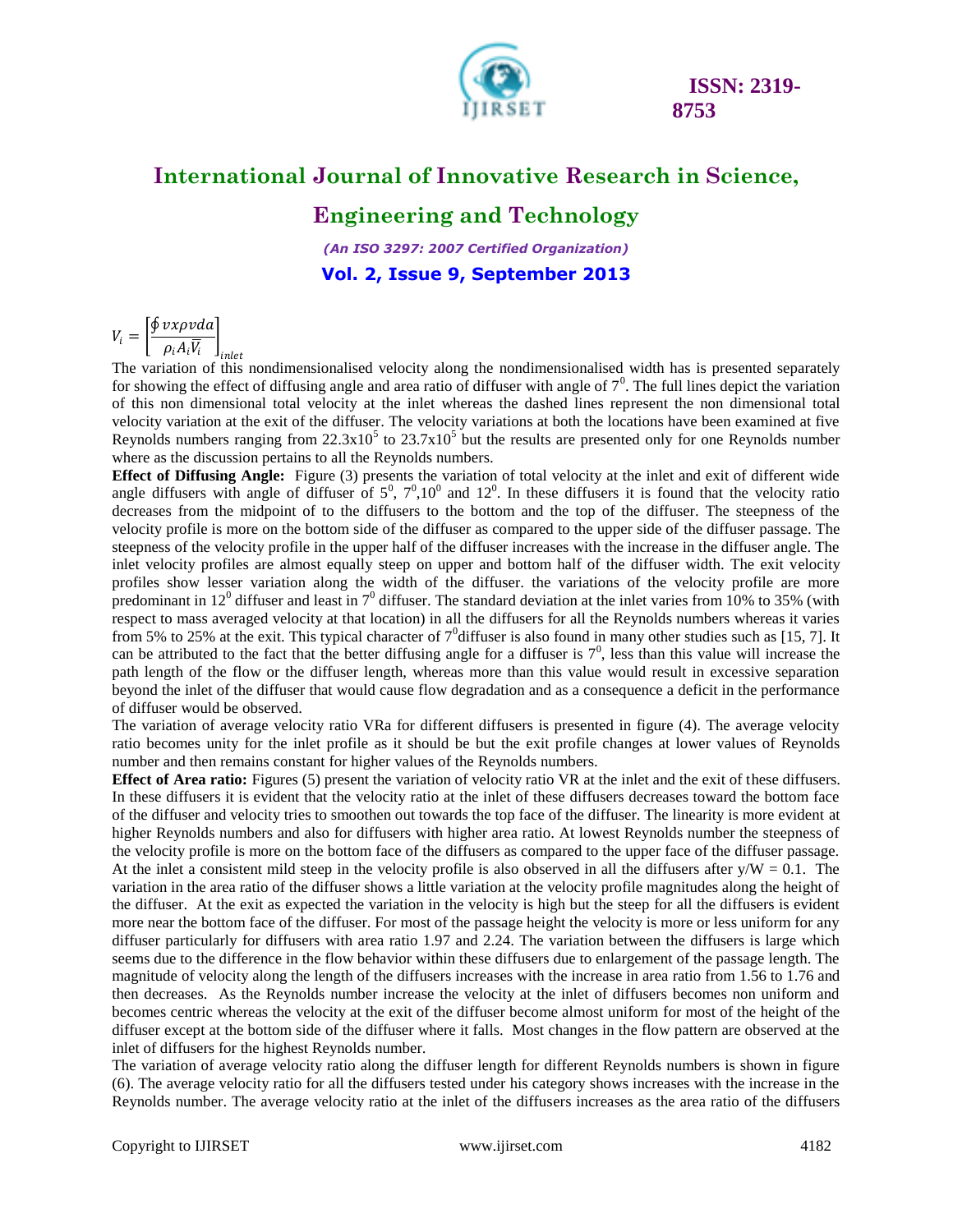

## **International Journal of Innovative Research in Science,**

## **Engineering and Technology**

*(An ISO 3297: 2007 Certified Organization)*

#### **Vol. 2, Issue 9, September 2013**

increase from AR=1.56 to AR=2.24. At the exit the variation of average velocity amongst the diffusers is small at low Reynolds numbers whereas a little variation is observed at lower Reynolds numbers. The average velocity increases steeply as the Reynolds number increases.

| Table (3) Free Stream Condition of Velocity and Reynolds Numbers |      |                                                                                                                                                          |      |  |  |  |  |  |
|------------------------------------------------------------------|------|----------------------------------------------------------------------------------------------------------------------------------------------------------|------|--|--|--|--|--|
|                                                                  |      | Reynolds No.   R1=22.3 x10 <sup>-5</sup>   R2=22.7 x10 <sup>-5</sup>   R3=23.1 x10 <sup>-5</sup>   R4=23.4 x10 <sup>-5</sup>   R5=23.8 x10 <sup>-5</sup> |      |  |  |  |  |  |
| $V$ m/s                                                          | 16.2 | 16.5                                                                                                                                                     | 16.8 |  |  |  |  |  |



Fig (3) Velocity variation at the inlet and exit of Wide Angle diffuser along depth for different diffuser angle at  $R = 22.3 \times 10^5$ 



Fig (4) Average velocity variation with Reynolds number at the inlet and exit of Wide Angle diffuser for different diffuser angles



Fig (5) Velocity variation at the inlet and exit of Wide Angle diffuser along depth for different Diffuser Area Ratios at  $R = 22.3 \times 10^5$ 



Fig (6) Average velocity variation with Reynolds number at the inlet and exit of Wide Angle diffuser for different diffuser Area Ratios

Copyright to IJIRSET [www.ijirset.com](http://www.ijirset.com/) 4183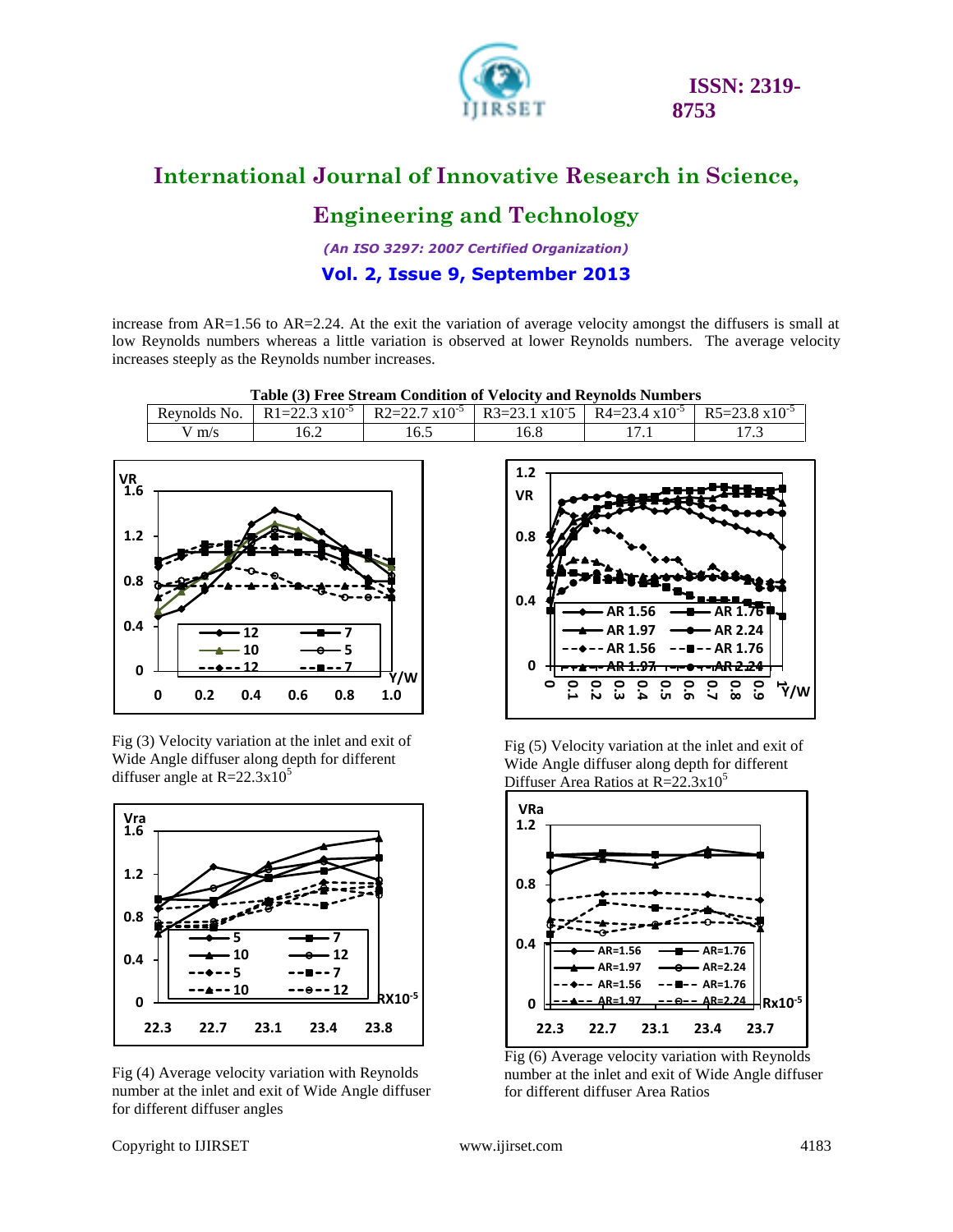

## **International Journal of Innovative Research in Science,**

#### **Engineering and Technology**

*(An ISO 3297: 2007 Certified Organization)*

**Vol. 2, Issue 9, September 2013**

#### **Flow Uniformity at Diffuser Inlet and Exit**

The uniformity of flow in a flow passage is assessed by using distortion index, distortion coefficient, RMS percentage values, relative variation of velocity  $\varepsilon_v$  and blockage factor  $B_f$ . The distortion index and distortion coefficient methods are used in the cases when a physical nonuniformity situation is created, artificially or in real situation, at the inlet of the flow passage. Ariga, et al [16] have used this distortion index as the criteria for measuring the inlet flow distortion. O' Neil and Wickle [17] has used concept of shock loss for the same. Wright, et al. [18] proposed this factor in terms of total pressure loss coefficient. Salim [19] has used these techniques in a

radial blower. This study uses relative standard error, RMS percentage index and blockage factor to see the nature of flow at the inlet and exit of each diffuser. Blockage factor is defined at a location as the ratio of blocked area by the reverse flow to the actual area of the passage at that location. It can be calculated either through actual boundary layer calculations [20] or from actual velocity profiles [21] or total and static pressure measurements [22]. In this study the method of [21] has been adopted It is defined as

$$
B_f = \frac{A_B}{A}
$$
 where  $A_B = A - A_E$ ,  $A_E = \frac{\int v_i * dA}{V}$ 

The RMS percentage index is used by Mehdi, et al (11).and Sahin and Ward, (7). It is defined as

$$
V_{rmsp} = \sqrt{\left\{ \left( \frac{V_{RMS}}{V} \right)^2 - 1 \right\}} * 100 \quad \text{Where } V_{RMS} = \sqrt{\left[ \frac{1}{n} \sum_{1}^{n} v^2 \right]}
$$

The relative standard error in velocity is defined as

$$
\epsilon_{\rm v} = \frac{\sigma_{\rm v}}{\rm v} \text{ Where } \sigma_{\rm v} = \sqrt{\frac{\sum_{i=1}^{n} (v_i - V)}{n-1}}
$$

The values of the blockage factor of the four diffusers for five Reynolds number at their inlet and exit are presented in figures (7, 8). The variations show that the blockage factor is least for diffuser with  $7^0$  diffuser angle both at the inlet and the exit of the diffuser. Blockage factor shows a tendency of decrease with increase in area ratio of the diffuser.

Figure  $(9, 10)$  shows the variation of RMS percentage index  $V_{rms}$  with the Reynolds number for different wide angle diffusers. Except at lowest Reynolds number for  $12^0$  diffuser the, at inlet, variations shows that the values of this index increase with the increase in Reynolds number for all diffusers tested. For the case of exit of the diffuser the index values progressively increase with the increase in the Reynolds number. This depicts that the inlet and exit flow from the wide angle diffusers loose uniformity as the Reynolds number is increased particularly for the diffuser with higher values of wide angle. It is evident from the variation that the index values do not show a fixed trend at inlet even though mostly an increasing nature with the diffuser angle for most of the lower Reynolds numbers is seen that is followed by a decreasing nature of variation. At the exit the RMS index values for all Reynolds number remains almost invariant with diffuser angle but the  $7<sup>0</sup>$  diffuser showing slightly lesser values at all Reynolds numbers. Further index values increase with the increase in the Reynolds number. The RMS index shows a decreasing trend with the increase in area ratios of the diffuser.

Figure (11, 12) demonstrates the variation of the relative variation of total velocity  $\varepsilon$ <sub>y</sub> with Reynolds number for different wide angle diffusers. The variation of  $\varepsilon<sub>y</sub>$  at the inlet are not linear and do not have any explicit trend but more or less it can be argued that the variation of the velocity at the inlet of the diffusers increase as the Reynolds number increases but in show a decrease at highest Reynolds number tested. Further the variations decrease as the diffuser angle increase. The relative variation at the inlet of the diffuser shows the variations in the total velocity for a Reynolds number increases with increase in the diffuser angle except that the variations for diffuser with diffuser of angle  $7<sup>0</sup>$  shows slightly lesser values than the other diffusers. The corresponding variations at exit location of the diffusers depict very small relative variations changes with the increase in the diffuser angle. Further the variations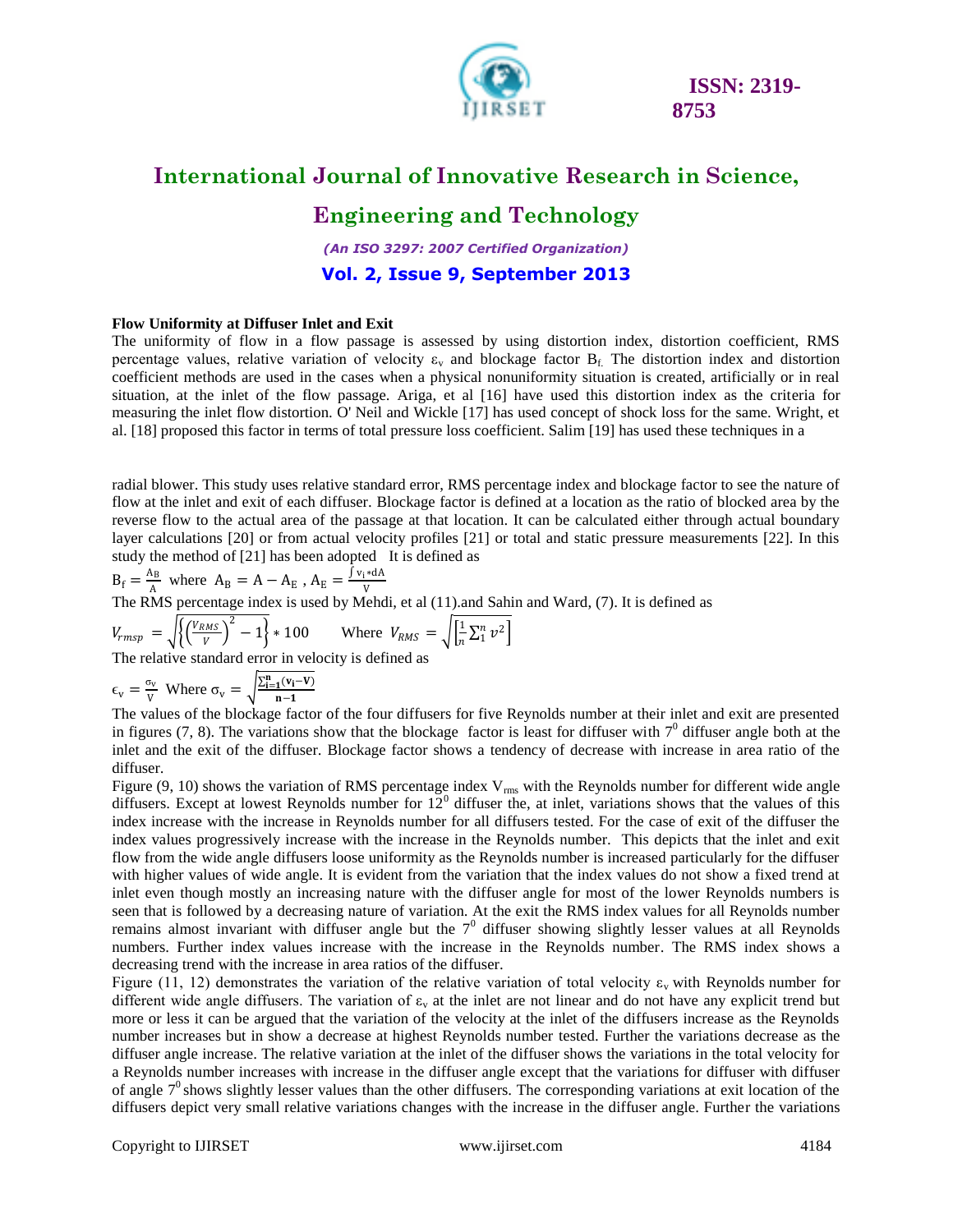

## **International Journal of Innovative Research in Science, Engineering and Technology**

*(An ISO 3297: 2007 Certified Organization)*

#### **Vol. 2, Issue 9, September 2013**

for a diffuser increase with the increase in the Reynolds number. The relative variations in the total velocity are more effected by the diffuser angle rather than the area ration of the diffuser.



Fig (7) Variation of blockage factor with Reynolds number for diffusers with different diffuser angles.



Fig (8) Blockage factor variation at inlet and exit with Reynolds number for diffusers of different diffuser area ratios



Fig (9) Variation of RMS index of Velocity at inlet and exit with Reynolds number for diffusers of different diffuser angles



Fig (10) Variation of RMS index of Velocity at inlet and exit with Reynolds number for diffusers of different diffuser area ratios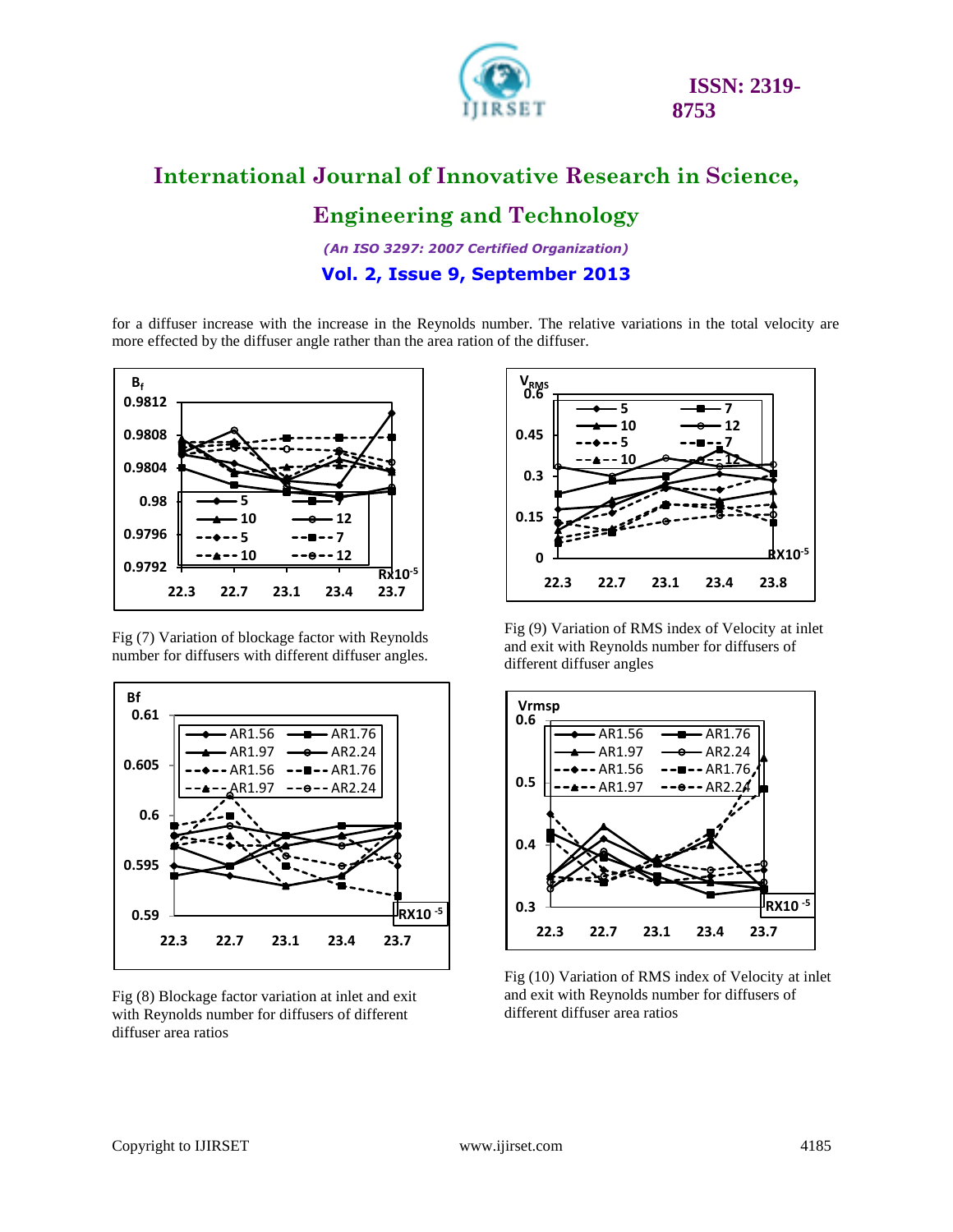

### **International Journal of Innovative Research in Science,**

### **Engineering and Technology**

*(An ISO 3297: 2007 Certified Organization)*

**Vol. 2, Issue 9, September 2013**

#### **PERFORMANCE EVALUATION**

In diffusers flow takes place in presence of adverse pressure gradients which causes flow separation from its walls. This phenomenon results in total pressure loss. Other parameters that are important are static pressure rise coefficient or pressure recovery coefficient, diffuser efficiency and wall static pressure rise coefficient. Pressure recovery in a diffuser is caused by the deceleration of the flow as a consequence to its geometric enlargement of the flow area. The relationship of the performance to the geometry of the diffuser has been covered by Reneau, et al.(24 ), Kline , et al.(15), Sagi and Jhonston (25) and Japikse(30). The performance coefficients for a diffuser are defined as under.

Total pressure lost coefficient of diffuser is  $\varepsilon = \frac{P_i - P_e}{P_i - P_e}$ Pi−pi Static pressure rise coefficient of diffuser is  $C_p = \frac{p_e - p_i}{p_i - p_i}$ 

Pi−pi

Diffuser efficiency of diffuser is  $\eta_D = \frac{C_p}{C_{\text{min}}}$  $\frac{C_p}{C_{pi}}$  where  $C_{pi}$  is the Ideal pressure rise coefficient of diffuser and is defined

as  $C_{\text{pi}} = 1 - \left(\frac{V_e}{V_e}\right)^2$ Vi

Wall static pressure rise coefficient of diffuser is  $C_{\text{pw}} = \frac{p_w - p_i}{p_i - p_i}$ Pi−pi

**Variation of Total Pressure Loss Coefficient:** The total pressure loss coefficient is an indication of flow behavior within the diffuser. If the flow behaves well and flow passage is void of eddies and separation then total pressure loss will be minimum. Figures (13) and (14) depict the variation of total pressure loss coefficient for diffusers with different diffuser angles and area ratio respectively. The variation show that the total pressure loss coefficient has lower value for diffuser of  $7^0$  diffuser angle at most of the Reynolds numbers except at lowest Reynolds number value of  $22.3x10^5$  for which the lowest value is observed for 10<sup>0</sup> diffuser. The reason is that the 10<sup>0</sup> diffuser behaves well at this lowest Reynolds number and at higher values of Reynolds number it experiences internal flow redistribution that causes in separation of flow within the diffuser resulting in higher value of total pressure loss coefficient in this diffuser. Diffusers with diffusing angle of  $5^0$  and  $10^0$  show higher variations at lower Reynolds numbers where as  $7^0$  and  $12^0$  diffusers depict lower values of variation with the Reynolds number. It is observed from the variation that the total pressure loss coefficient decreases as the Reynolds number increases and it is more for lower area ratio diffusers.

**Variation of Pressure Recovery Coefficient:** The pressure recovery coefficient or static pressure rise coefficient is an indication of the deceleration of flow in the diffuser. Variation of pressure recovery coefficient Cpr with the Diffuser angle and are ration is given in figures (15) and (16) respectively. These figures depicts that that Cpr is consistently higher for the diffuser with  $7^0$  diffuser angle for all the Reynolds numbers except for diffuser of  $10^0$ diffuser angle which has higher value of Cpr at lowest Reynolds number of  $22.3 \times 10^5$ . Further in comparison to other Reynolds numbers the pressure recovery increases is higher for Reynolds number  $22.7 \times 10^5$ . Also the Diffuser with higher area ratio show higher values of pressure recovery compared to the lower area ratio diffusers. The total pressure loss coefficient represents the adverse flow situations in the diffusers. The disturbances are caused by the separation of the flow from the adjacent walls of the diffusers, mixing phenomenon along the diffuser passage and attachments of the flow later along the passage of the flow.

**Variation of Diffuser Efficiency:** Diffuser effectiveness includes both the geometrical and the fluid dynamical parameters. Japikse (23) has opined that the diffuser effectiveness serves as the parameter for showing the performance of a conical diffuser up to an area ratio of 20, beyond this area ratio the diffuser effectiveness and the pressure recovery has to be considered separately. In case of unsymmetrical diffusers this upper limit of the area ratio is drastically reduced. The diffuser efficiency for the diffusers is shown in figure (17) and figure (18). The diffuser efficiency of diffuser with diffusing angle of  $7<sup>0</sup>$  is found higher than all the other diffusers at all the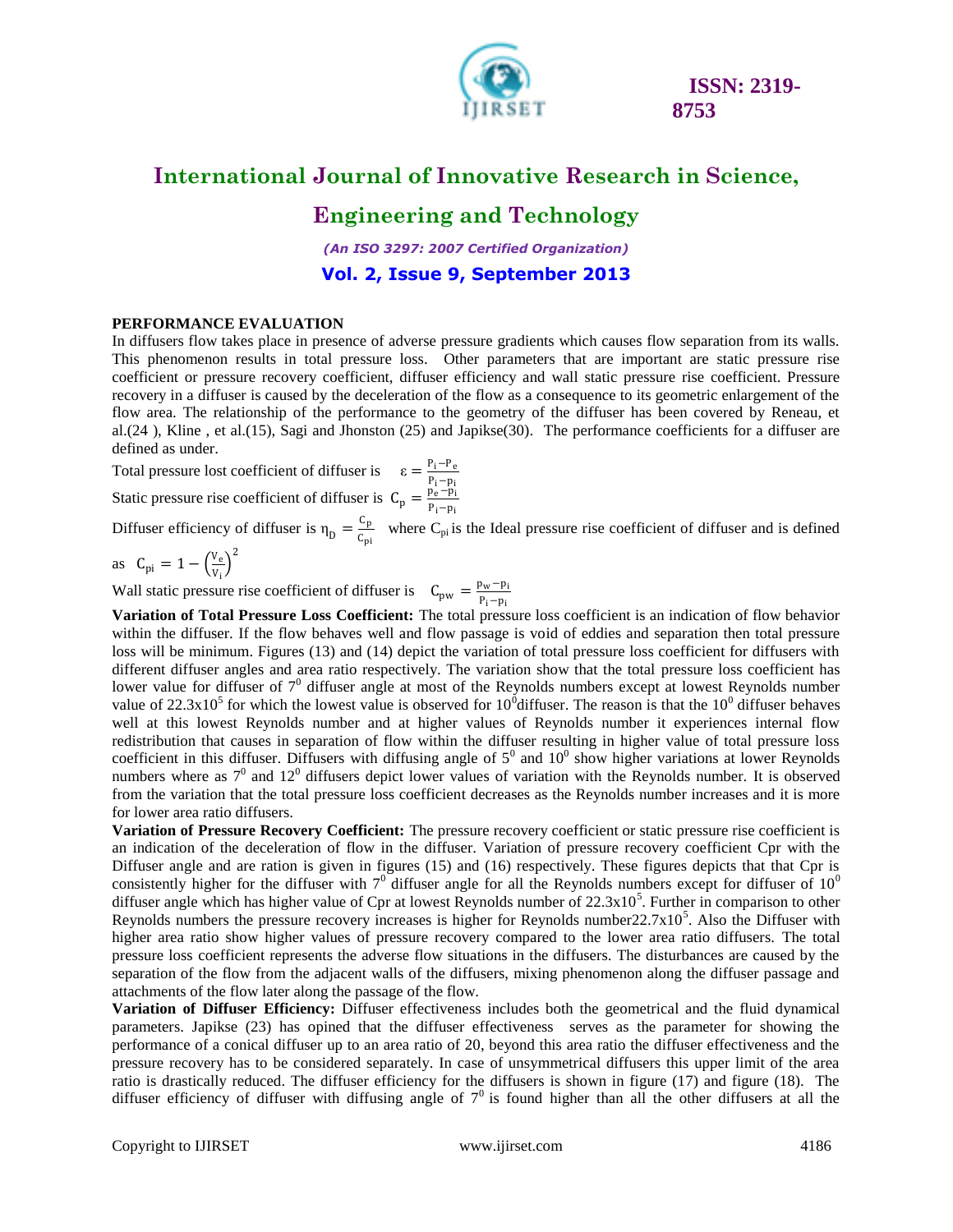

## **International Journal of Innovative Research in Science,**

**Engineering and Technology**

*(An ISO 3297: 2007 Certified Organization)*

**Vol. 2, Issue 9, September 2013**

Reynolds numbers. The diffuser efficiency of this diffuser along with that of  $12<sup>0</sup>$  diffuser increases with the Reynolds number where as for the rest it decreases with the increase in Reynolds number. This nature of variation can be attributed to the better flow situation in this diffuser due to the optimum nature of its diffuser angle. Japikse (30) reports better effectiveness of the diffuser with diffuser angle of  $7^0$  and length to width ratio of 25. This is also due to lesser variations in the inlet velocity of this diffuser which is also corroborated by Jhonston and Powars (12). As regards the effect of area ratio diffuser efficiency seems to be more influenced by the Reynolds number than the area ratio of these diffusers. The variation with area ratio is found only at lower Reynolds numbers and it rises with Reynolds number in all the diffusers with different are ratio.

**Variation of Wall Static Pressure Coefficient:**The wall static pressure as read through wall taping was nondimensionalised by subtracting mass averaged static pressure at the inlet of the diffuser at that Reynolds number and dividing the result by the dynamic pressure at diffuser inlet. In these figures the full lines show the variation of wall static pressure along the parallel wall whereas the dashed lines are drawn to present situation along diverging wall. Figure (19) and figure (20) show the variation of maximum values of the wall static pressure in different diffusers with the Reynolds number. The variation also indicates consistent increase of maximum wall static pressure with the Reynolds number and  $7^0$  diffuser showing higher values for all the Reynolds numbers. Further the horizontal parallel wall shows higher values for all maximum wall static pressure as compared to the diverging vertical wall of the diffusers. The better performance of diffuser with  $7<sup>0</sup>$  diffusing angle is attributed to lower blockage factor for this diffuser. Further for the diffusers, with the change in the area ratio of the diffuser, the maximum value of wall static pressure shows a decreasing trend with the increase in Reynolds number.



Fig (11) variation of the relative variation of total velocity  $\varepsilon$ <sub>v</sub> with Reynolds number for diffusers of different angles



Fig (12) variation of the relative variation of total velocity  $\varepsilon$ <sub>v</sub> with Reynolds number for diffusers of different area ratio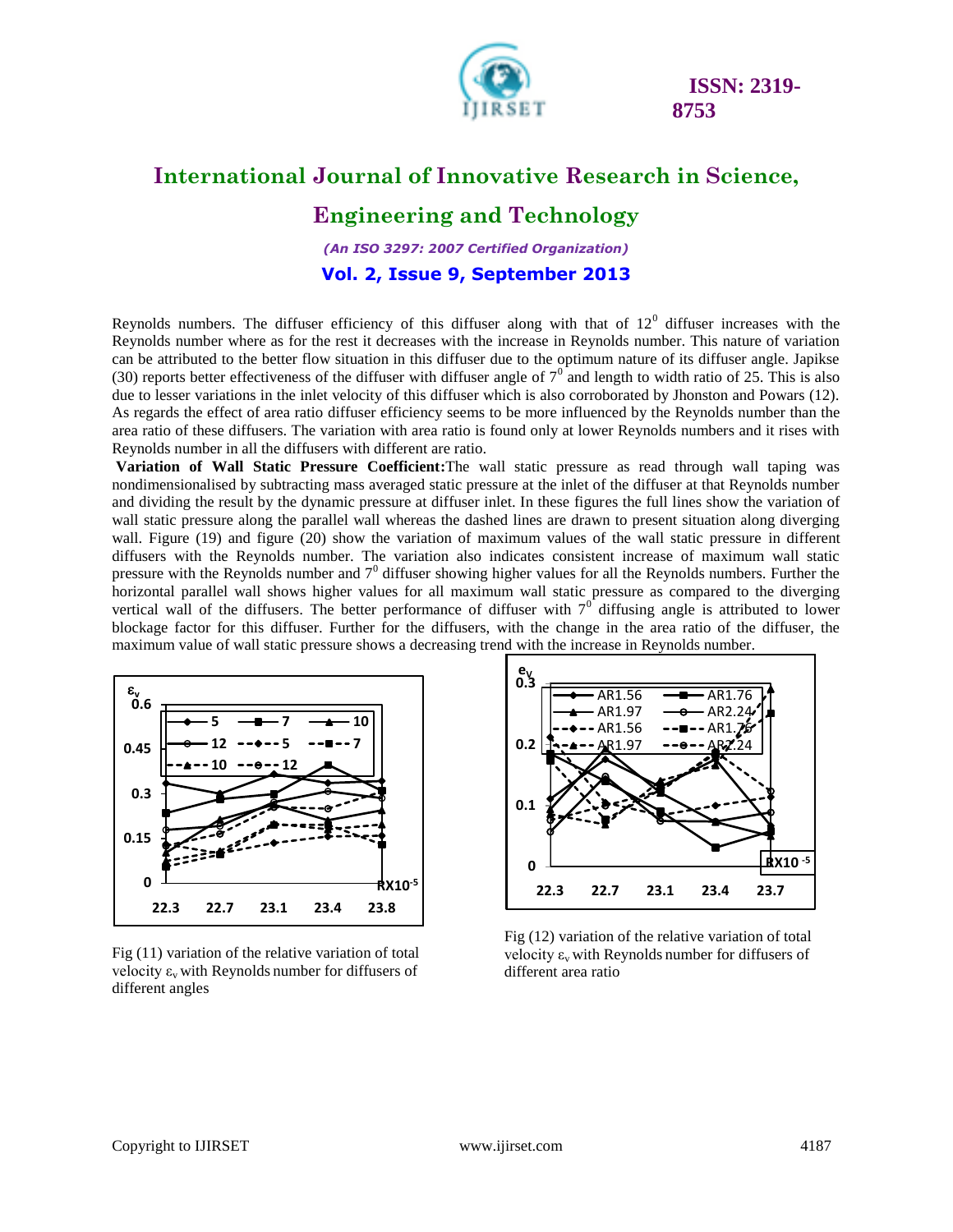

### **Engineering and Technology**

*(An ISO 3297: 2007 Certified Organization)* **Vol. 2, Issue 9, September 2013**



Fig (13) variation of total pressure loss coefficient with Reynolds number for diffusers of different angles



Fig (14) variation of total pressure loss coefficient with Reynolds number for diffusers of different area ratio



Fig (15) variation of pressure recovery coefficient with Reynolds number for diffusers of different diffuser angles



Fig (16) variation of pressure recovery coefficient with Reynolds number for diffusers of different area ratio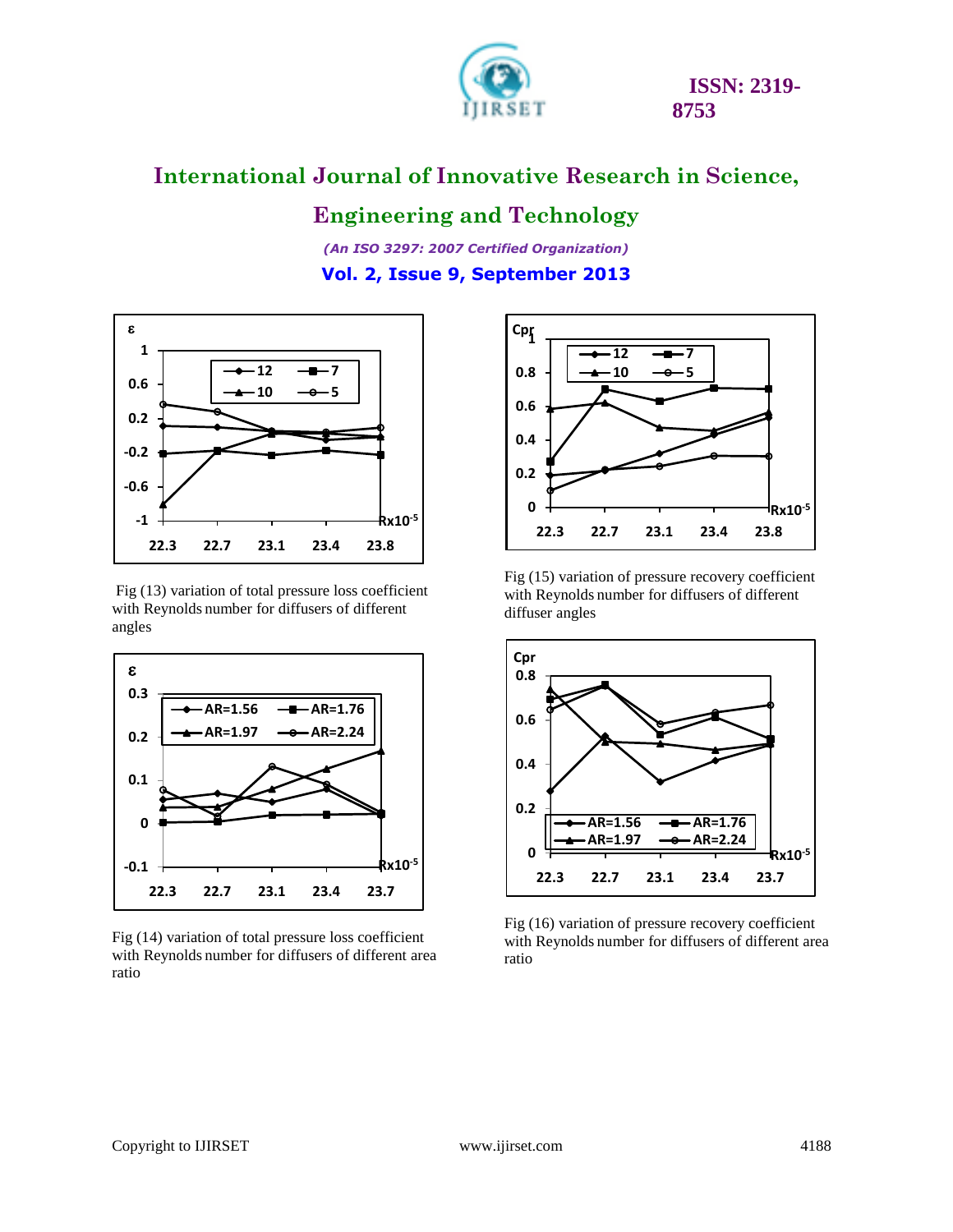

## **Engineering and Technology**

*(An ISO 3297: 2007 Certified Organization)* **Vol. 2, Issue 9, September 2013**



Fig (17) variation of diffuser efficiency with Reynolds number for diffusers of different diffuser angles



Fig (18) variation of diffuser efficiency with Reynolds number for diffusers of different diffuser area ratio



Fig (19) Variation of maximum wall static pressure coefficient with Reynolds number for diffusers of different diffuser angles



Fig (20) Variation of maximum wall static pressure coefficient with Reynolds number for diffusers of different diffuser area ratio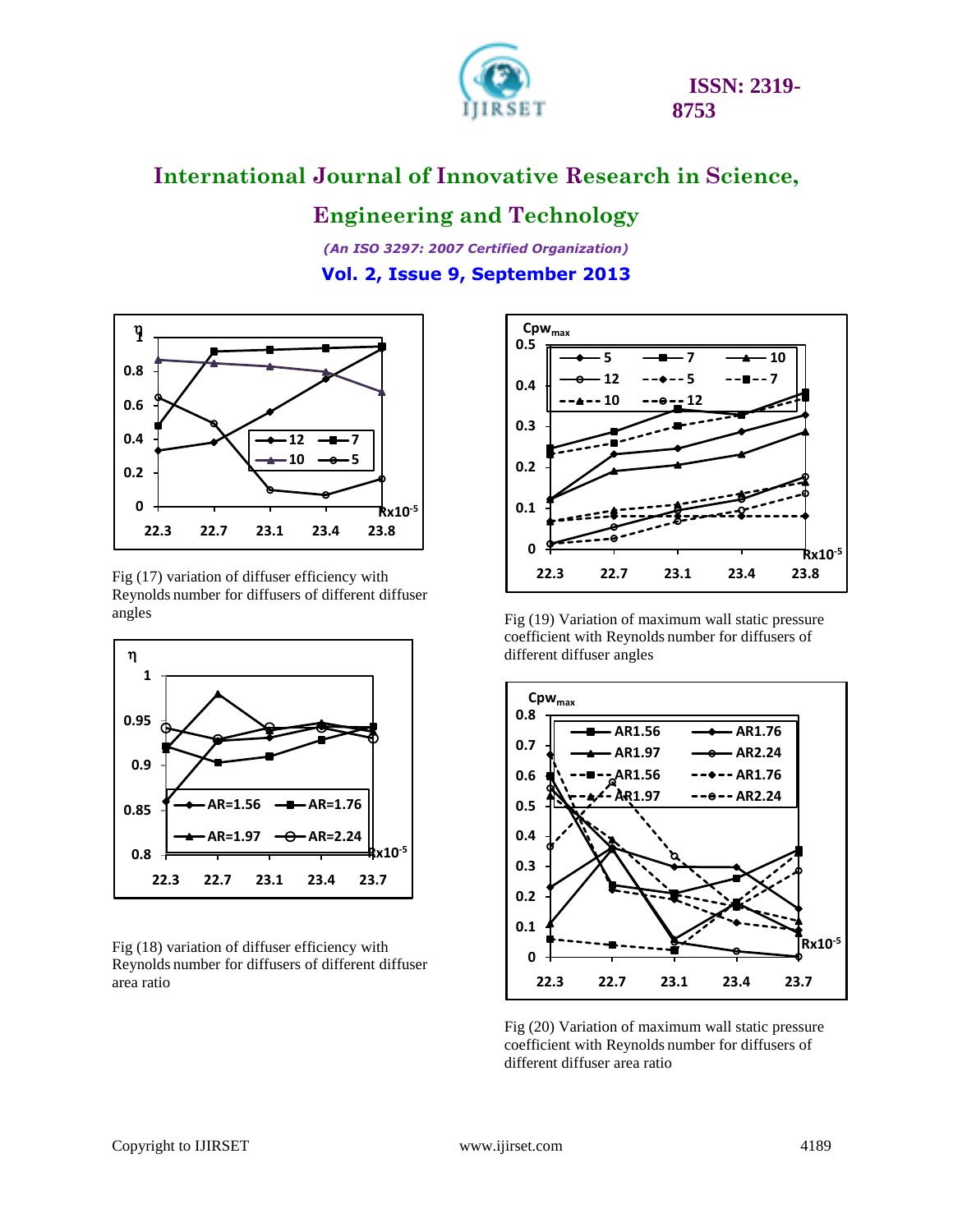![](_page_12_Picture_0.jpeg)

## **Engineering and Technology**

*(An ISO 3297: 2007 Certified Organization)*

#### **Vol. 2, Issue 9, September 2013**

#### IV CONCLUSIONS:

The following conclusions are drawn for this study.

- 1. Blockage factor is least for diffuser with  $7^0$  diffuser angle both at the inlet and the exit of the diffuser and it shows a tendency of decrease with increase in area ratio of the diffuser.
- 2. At the exit the RMS values for all Reynolds number remains almost invariant with change diffuser angle . Further its values increase with the increase in the Reynolds number and it shows a decreasing trend with the increase in area ratios of the diffuser.
- 3. The relative variations in the total velocity are more effected by the diffuser angle rather than the area ration of the diffuser. Further the variation in the total pressure loss coefficient decreases as the Reynolds number increases and it is more for lower area ratio diffusers.
- 4. The pressure recovery coefficient is consistently higher for the diffuser with  $7<sup>0</sup>$  diffuser angle for all the Reynolds numbers. Also the diffuser with higher area ratio show higher values of pressure recovery compared to the lower area ratio diffusers.
- 5. The diffuser efficiency of diffuser with diffusing angle of  $7<sup>0</sup>$  is found higher than all the other diffusers at all the Reynolds numbers. Diffuser efficiency seems to be more influenced by the Reynolds number than the area ratio of these diffusers.
- **6.** The horizontal parallel wall shows higher values for maximum wall static pressure as compared to the diverging vertical wall of the diffusers.Further for the diffusers, with the change in the area ratio of the diffuser, the maximum value of wall static pressure shows a decreasing trend with the increase in Reynolds.

**ACKNOWLEDGEMENT:** This project was supported by Deanship of Scientific Research and Research Center College of Engineering, King Saud University, Riyadh, KSA.

#### **REFERENCES**

- 1. Japikse, D., "Performance of Annular Diffusers Subject to Inlet Flow Field Variations and Exit Distortion," presented in ISROMAC -2000 Honolulu, Hawai, March 26-30 2000.
- 2. Gibson, A.H., " On the Flow of Water Through the pipes and passages having Converging and Diverging Boundaries" Proceedings of Royal society, London, Series A, Vol 83, No A503 pp 366-378, 1910
- 3. McDonald, A.J., "Incompressible Flow through Conical diffusers" Ph.D thesis Purdue University, Jan, 1965.
- 4. Sovran, G. and Klomp, E.D., "Experimentally Determined Optimum Geometries for Rectilinear Diffusers With Rectangular, Conical or Annular Cross Section," Fluid Dynamics of Internal Flows, Elsevier Publishing Company, 1967.
- 5. Karanja, K., Sayers, A. "Experimental Measurements of the Mean Flow Field in a Wide Angled Diffuser: A Data Bank Contribution" Proceeding o f World Academy of Science, Engineering and Technology Volume 33, September 2008, 2070-3740
- 6. Mehta, R.D., " The Aerodynamic Design of Blower Tunnels with Wide Angle Diffusers," Prog. Aerospace Sci. Vol 18, pp 59-120 1977.
- 7. Sahin, B. and Ward-Smith , A.J., " The Pressure Distribution in and Flow Characteristics of Wide Angle Diffusers using Perforated Plates for the Flow Control with Application to Electrostatic Precipitators," Int. Jour. Of Mech. Engg. Sci. Vol 35, pp 117-127, 1993
- 8. Sahin, B., Ward-Smith , A.J., and Lane, D.L., " The Pressure Drop and Flow Characteristics Regimes in Wide Angle Screened diffusers of Large Area Ratio," Jour. Of Wind Engg. Vol 58, pp 33-50, 1995
- 9. Strand,J.G., Tornblom,O., Lindgren,B, Amberg,G., Johansson,A.V., "Numerical and Experimental Study of the Separated Flow in a Plane Asymmetric Diffuser," Int. Jour. Of Heat and Fluid Flow 25 (2004) pp451-460
- 10. Mahalakshmi,N.V.,Krithiga,G.,Sandhya,S.,Vikraman,J.,Ganesan,V., "Experimental Investigation of Flow Through Conical Diffusers With or Without Wake Type Distortion at Inlet" Jour. Of Experimental Thermal and Fluid Sciences, (2007)